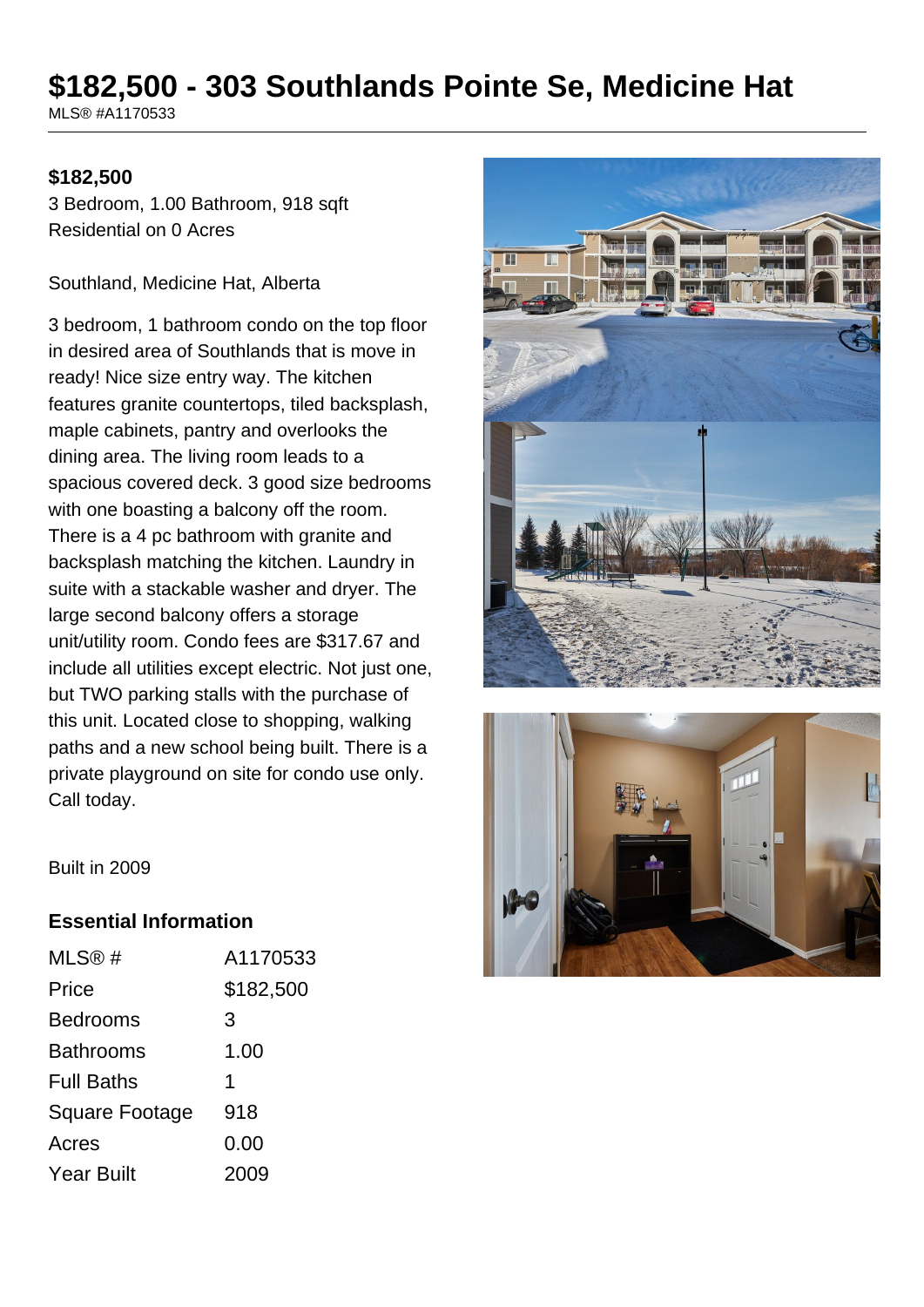| <b>Type</b>   | <b>Residential</b> |
|---------------|--------------------|
| Sub-Type      | Row/Townhouse      |
| <b>Style</b>  | <b>Bungalow</b>    |
| <b>Status</b> | Active             |

# **Community Information**

| <b>Address</b>     | 303 Southlands Pointe Se |
|--------------------|--------------------------|
| Subdivision        | Southland                |
| City               | <b>Medicine Hat</b>      |
| County             | <b>Medicine Hat</b>      |
| Province           | Alberta                  |
| <b>Postal Code</b> | <b>T1B 0M5</b>           |
|                    |                          |

## **Amenities**

| Amenities             | Laundry         |
|-----------------------|-----------------|
| <b>Parking Spaces</b> |                 |
| Parking               | Assigned, Stall |

## **Interior**

| <b>Interior Features</b> | No Smoking Home                                          |
|--------------------------|----------------------------------------------------------|
| Appliances               | Dishwasher, Refrigerator, Stove(s), Washer/Dryer Stacked |
| Heating                  | Forced Air, Natural Gas                                  |
| Cooling                  | <b>Central Air</b>                                       |
| <b>Basement</b>          | <b>None</b>                                              |

## **Exterior**

| <b>Exterior Features</b> Playground |                                 |
|-------------------------------------|---------------------------------|
| Lot Description                     | Landscaped, Standard Shaped Lot |
| Roof                                | <b>Asphalt Shingle</b>          |
| Construction                        | Other                           |
| Foundation                          | None                            |

## **Additional Information**

| Date Listed    | January 9th, 2022 |
|----------------|-------------------|
| Days on Market | 171               |
| Zoning         | R-MD              |
| Condo Fee      | \$318             |

# **Listing Details**